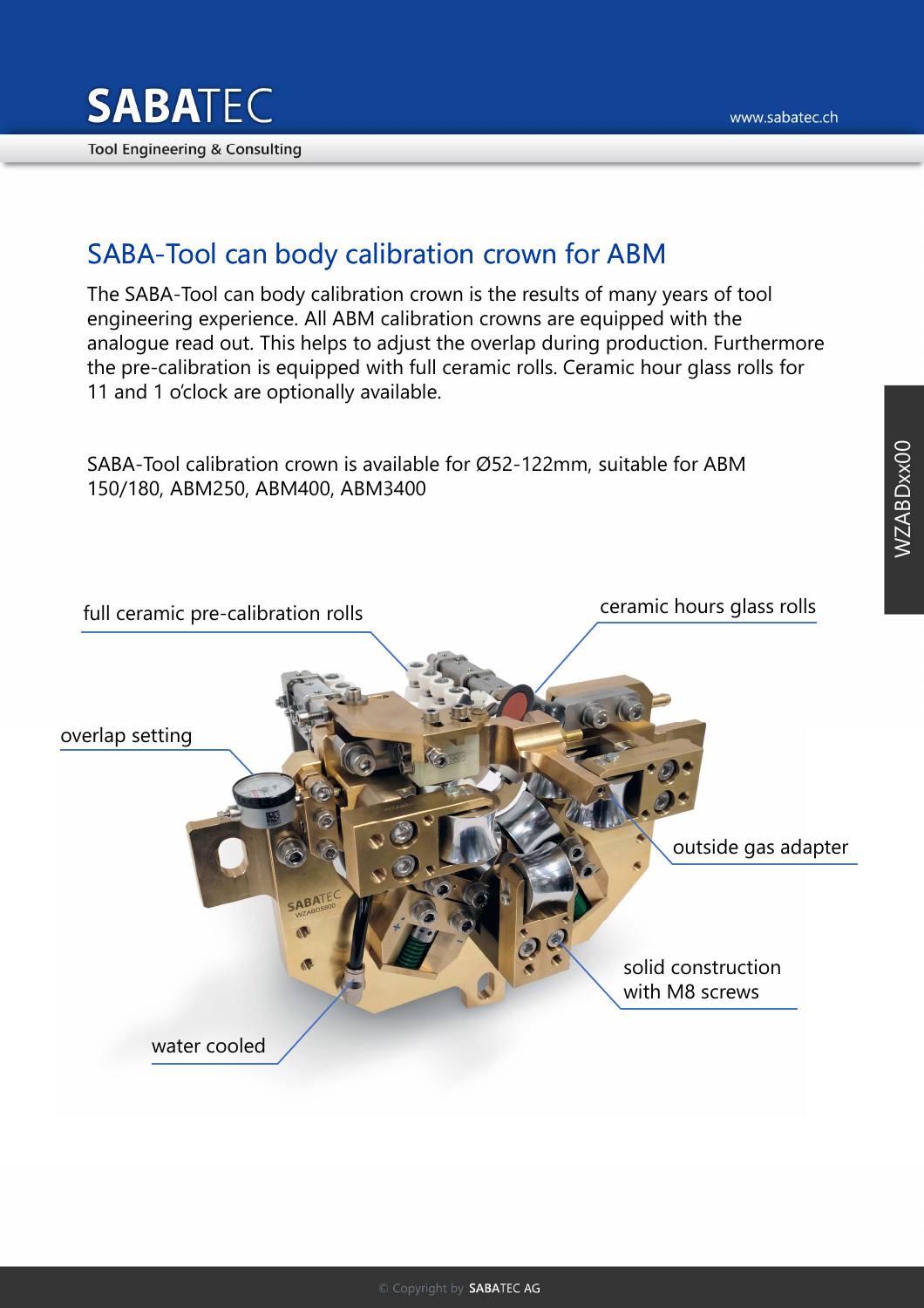

### Advantages SABA-Tool can body calibration crown

- **Water cooled calibration crown and pre-calibration**
- **Easy adjusting of the overlap during the production**
- **Fully insulated**
- **Long-life and low wear construction**
- Ceramic hour glass rolls (11 and 1 o'clock) available

### Rod guide Tool

The rod guide tool is water cooled, fully isolated and made of hard chromed rods. As a highly durable solution SABATEC rod guide tool is also available with ceramic coated rods (picture below).